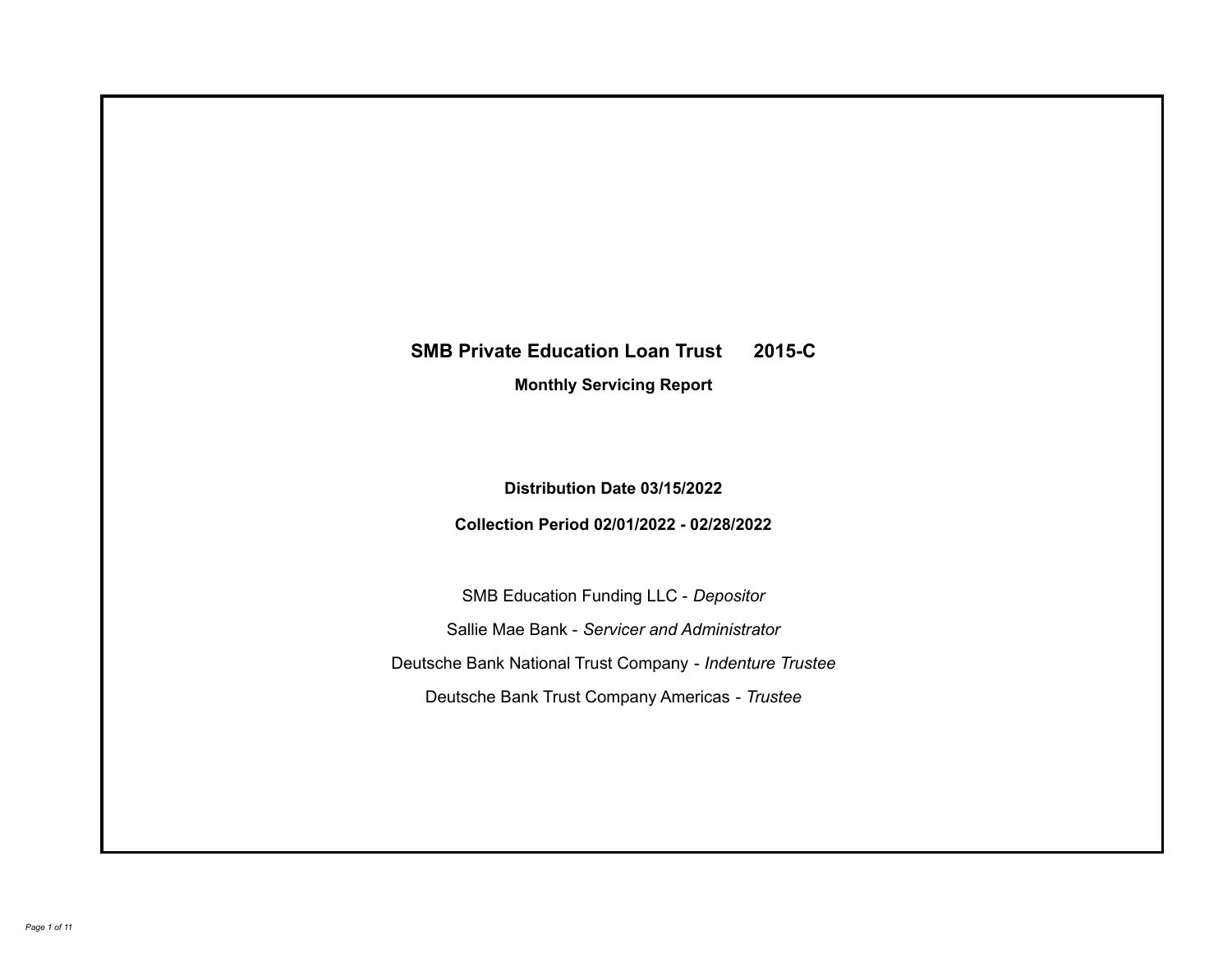A

| <b>Student Loan Portfolio Characteristics</b>                                                                             | <b>Settlement Date</b><br>10/27/2015 | 01/31/2022                                         | 02/28/2022                                         |
|---------------------------------------------------------------------------------------------------------------------------|--------------------------------------|----------------------------------------------------|----------------------------------------------------|
| <b>Principal Balance</b><br>Interest to be Capitalized Balance                                                            | \$693,787,197.00<br>55,852,621.68    | \$223,505,975.99<br>6,166,685.30                   | \$218,730,275.42<br>6,194,923.71                   |
| Pool Balance                                                                                                              | \$749,639,818.68                     | \$229,672,661.29                                   | \$224,925,199.13                                   |
| Weighted Average Coupon (WAC)<br>Weighted Average Remaining Term<br>Number of Loans<br>Number of Borrowers<br>Pool Factor | 8.22%<br>127.00<br>65,154<br>45,614  | 7.89%<br>128.92<br>20,690<br>15,006<br>0.306377350 | 7.99%<br>129.11<br>20,259<br>14,704<br>0.300044359 |
| Since Issued Total Constant Prepayment Rate (1)                                                                           |                                      | 8.74%                                              | 8.69%                                              |

| <b>Debt Securities</b> | Cusip/Isin | 02/15/2022      | 03/15/2022      |
|------------------------|------------|-----------------|-----------------|
| A2A                    | 78448RAB2  | \$1,184,473.08  | \$0.00          |
| A2B                    | 78448RAC0  | \$572,209.21    | \$0.00          |
| A <sub>3</sub>         | 78448RAD8  | \$75,000,000.00 | \$72,009,220.13 |
|                        | 78448RAE6  | \$70,000,000.00 | \$70,000,000.00 |
| ◡                      | 78448RAF3  | \$50,000,000.00 | \$50,000,000.00 |

| v<br>۰,     |
|-------------|
| ł<br>I<br>٦ |

| C                                |                                        | 02/15/2022      |                 |
|----------------------------------|----------------------------------------|-----------------|-----------------|
| <b>Certificates</b>              | <b>Cusip/Isin</b>                      |                 | 03/15/2022      |
| Residual                         | 78448R106                              | \$100,000.00    | \$100,000.00    |
|                                  |                                        |                 |                 |
| D<br><b>Account Balances</b>     |                                        | 02/15/2022      | 03/15/2022      |
| Reserve Account Balance          |                                        | \$1,884,455.00  | \$1,884,455.00  |
|                                  |                                        |                 |                 |
| E.<br><b>Asset / Liability</b>   |                                        | 02/15/2022      | 03/15/2022      |
| Overcollateralization Percentage |                                        | 14.33%          | 14.63%          |
|                                  | Specified Overcollateralization Amount | \$82,915,979.00 | \$82,915,979.00 |

(1) For additional information, see 'Since Issued CPR Methodology' found in section VIII of this report .

Actual Overcollateralization Amount \$32,915,979.00

\$32,915,979.00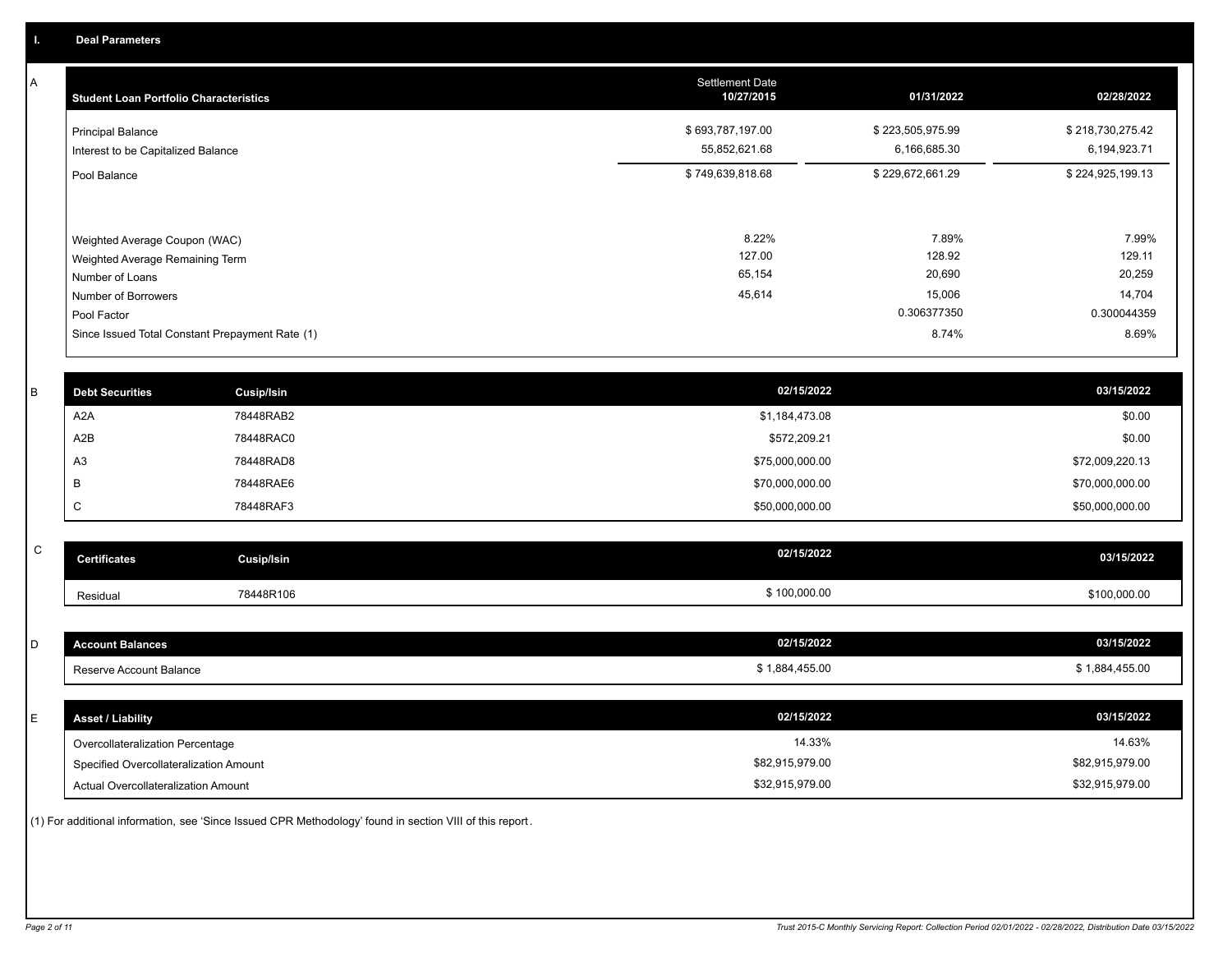# **II. 2015-C Trust Activity 02/01/2022 through 02/28/2022**

# A **Student Loan Principal Receipts**

| <b>Total Principal Receipts</b>  | \$4,486,962.76 |
|----------------------------------|----------------|
| <b>Other Principal Deposits</b>  | 0.00           |
| Servicer Principal Reimbursement | 0.00           |
| Seller Principal Reimbursement   | 0.00           |
| <b>Borrower Principal</b>        | 4,486,962.76   |
|                                  |                |

### B **Student Loan Interest Receipts**

| Borrower Interest               | 1,256,145.33   |
|---------------------------------|----------------|
| Seller Interest Reimbursement   | 0.00           |
| Servicer Interest Reimbursement | 0.00           |
| Other Interest Deposits         | 0.00           |
| <b>Total Interest Receipts</b>  | \$1,256,145.33 |

| C       | <b>Recoveries on Realized Losses</b>                             | \$60,202.21    |
|---------|------------------------------------------------------------------|----------------|
| D       | <b>Investment Income</b>                                         | \$143.86       |
| Е       | <b>Funds Borrowed from Next Collection Period</b>                | \$0.00         |
| F.      | Funds Repaid from Prior Collection Period                        | \$0.00         |
| G       | Loan Sale or Purchase Proceeds                                   | \$0.00         |
| H       | <b>Initial Deposits to Distribution Account</b>                  | \$0.00         |
|         | <b>Excess Transferred from Other Accounts</b>                    | \$0.00         |
| J       | <b>Borrower Benefit Reimbursements</b>                           | \$0.00         |
| K       | <b>Other Deposits</b>                                            | \$0.00         |
|         | <b>Other Fees Collected</b>                                      | \$0.00         |
| M       | <b>AVAILABLE FUNDS</b>                                           | \$5,803,454.16 |
| N       | Non-Cash Principal Activity During Collection Period             | \$(288,737.81) |
| $\circ$ | Aggregate Purchased Amounts by the Depositor, Servicer or Seller | \$0.00         |
| P       | Aggregate Loan Substitutions                                     | \$0.00         |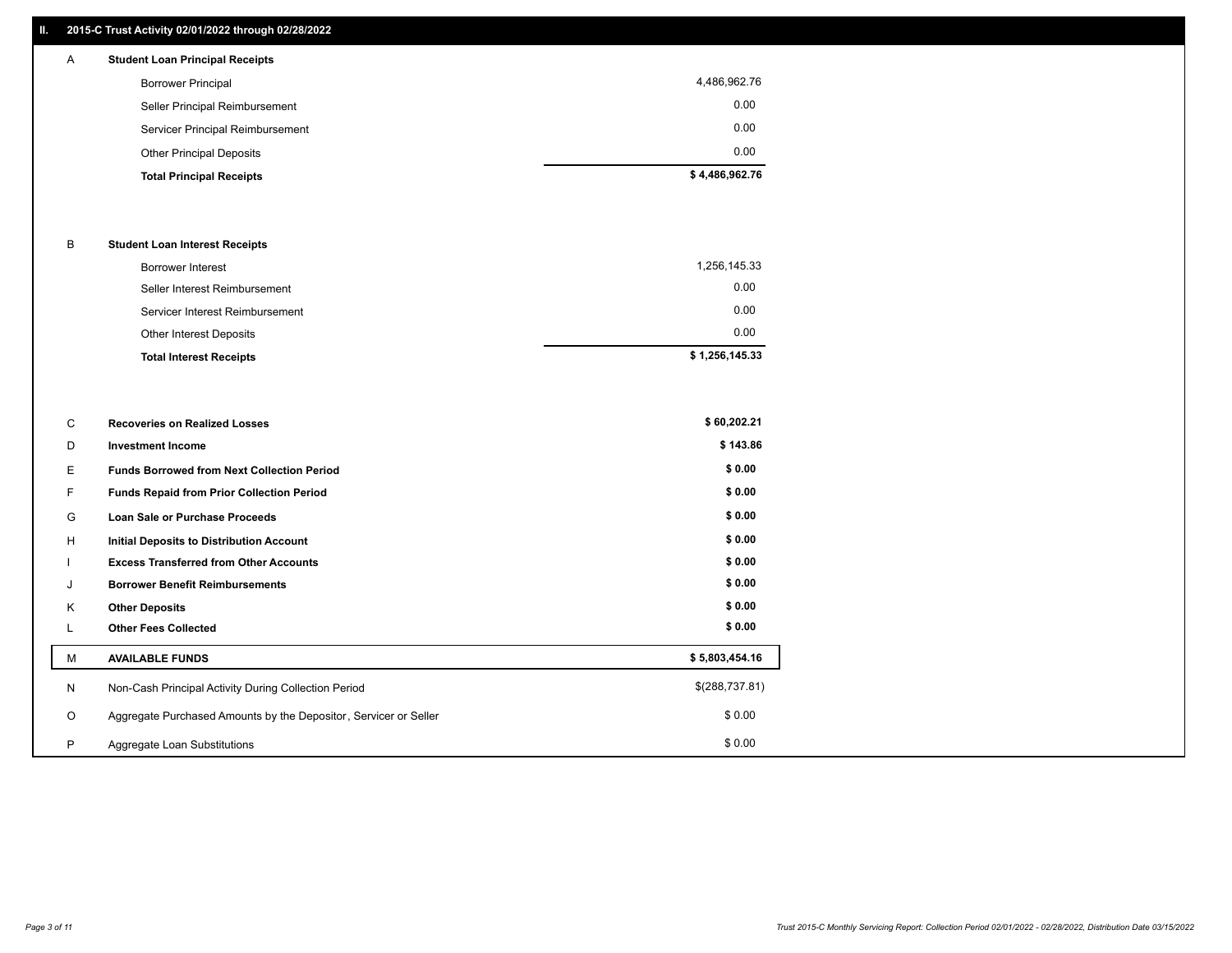| <b>Loans by Repayment Status</b> |                       |                          |            |                                                           |                |                            |                          |         |                                                           |                |                            |
|----------------------------------|-----------------------|--------------------------|------------|-----------------------------------------------------------|----------------|----------------------------|--------------------------|---------|-----------------------------------------------------------|----------------|----------------------------|
|                                  |                       |                          | 02/28/2022 |                                                           |                |                            | 01/31/2022               |         |                                                           |                |                            |
|                                  |                       | <b>Wtd Avg</b><br>Coupon | # Loans    | Principal and<br><b>Interest Accrued</b><br>to Capitalize | % of Principal | % of Loans in<br>Repay (1) | <b>Wtd Avg</b><br>Coupon | # Loans | Principal and<br><b>Interest Accrued</b><br>to Capitalize | % of Principal | % of Loans in<br>Repay (1) |
| INTERIM:                         | IN SCHOOL             | 8.88%                    | 201        | \$3,490,135.96                                            | 1.552%         | $-$ %                      | 8.92%                    | 211     | \$3,549,983.59                                            | 1.546%         | $-$ %                      |
|                                  | GRACE                 | 8.72%                    | 68         | \$1,283,430.05                                            | 0.571%         | $-$ %                      | 8.20%                    | 63      | \$1,267,598.03                                            | 0.552%         | $-$ %                      |
|                                  | <b>DEFERMENT</b>      | 8.82%                    | 1,352      | \$20,306,174.18                                           | 9.028%         | $-$ %                      | 8.70%                    | 1,362   | \$20,084,387.39                                           | 8.745%         | $-$ %                      |
| <b>REPAYMENT:</b>                | <b>CURRENT</b>        | 7.85%                    | 17,495     | \$182,850,499.30                                          | 81.294%        | 91.496%                    | 7.77%                    | 17,980  | \$188,950,402.79                                          | 82.269%        | 92.274%                    |
|                                  | 30-59 DAYS DELINQUENT | 8.59%                    | 506        | \$8,240,156.09                                            | 3.664%         | 4.123%                     | 8.31%                    | 500     | \$7,838,950.29                                            | 3.413%         | 3.828%                     |
|                                  | 60-89 DAYS DELINQUENT | 8.45%                    | 272        | \$3,946,632.00                                            | 1.755%         | 1.975%                     | 8.09%                    | 235     | \$3,410,128.03                                            | 1.485%         | 1.665%                     |
|                                  | 90+ DAYS DELINQUENT   | 8.15%                    | 161        | \$2,362,728.45                                            | 1.050%         | 1.182%                     | 8.12%                    | 123     | \$1,841,292.00                                            | 0.802%         | 0.899%                     |
|                                  | <b>FORBEARANCE</b>    | 7.40%                    | 204        | \$2,445,443.10                                            | 1.087%         | 1.224%                     | 7.35%                    | 216     | \$2,729,919.17                                            | 1.189%         | 1.333%                     |
| <b>TOTAL</b>                     |                       |                          | 20,259     | \$224,925,199.13                                          | 100.00%        | 100.00%                    |                          | 20,690  | \$229,672,661.29                                          | 100.00%        | 100.00%                    |

Percentages may not total 100% due to rounding \*

1 Loans classified in "Repayment" include any loan for which interim interest only, \$25 fixed payments or full principal and interest payments are due.

|                         | <b>Loans by Borrower Status</b>                                                                                              |                          |            |                                                                  |                |                                |                          |            |                                                                  |                |                                |
|-------------------------|------------------------------------------------------------------------------------------------------------------------------|--------------------------|------------|------------------------------------------------------------------|----------------|--------------------------------|--------------------------|------------|------------------------------------------------------------------|----------------|--------------------------------|
|                         |                                                                                                                              |                          | 02/28/2022 |                                                                  |                |                                |                          | 01/31/2022 |                                                                  |                |                                |
|                         |                                                                                                                              | <b>Wtd Avg</b><br>Coupon | # Loans    | <b>Principal and</b><br><b>Interest Accrued</b><br>to Capitalize | % of Principal | % of Loans in<br>P&I Repay (2) | <b>Wtd Avg</b><br>Coupon | # Loans    | <b>Principal and</b><br><b>Interest Accrued</b><br>to Capitalize | % of Principal | % of Loans in<br>P&I Repay (2) |
| <b>INTERIM:</b>         | IN SCHOOL                                                                                                                    | 8.84%                    | 330        | \$5,684,290.31                                                   | 2.527%         | $-$ %                          | 8.82%                    | 339        | \$5,713,905.68                                                   | 2.488%         | $-$ %                          |
|                         | <b>GRACE</b>                                                                                                                 | 8.50%                    | 100        | \$1,960,540.07                                                   | 0.872%         | $-$ %                          | 8.18%                    | 107        | \$2,147,316.67                                                   | 0.935%         | $-$ %                          |
|                         | <b>DEFERMENT</b>                                                                                                             | 8.65%                    | 2,237      | \$32,509,770.69                                                  | 14.454%        | $-$ %                          | 8.51%                    | 2,246      | \$31,939,635.46                                                  | 13.907%        | $-$ %                          |
| P&I REPAYMENT:          | <b>CURRENT</b>                                                                                                               | 7.80%                    | 16,465     | \$167,930,985.95                                                 | 74.661%        | 90.886%                        | 7.73%                    | 16,944     | \$174,417,260.20                                                 | 75.942%        | 91.861%                        |
|                         | 30-59 DAYS DELINQUENT                                                                                                        | 8.59%                    | 497        | \$8,163,657.55                                                   | 3.629%         | 4.418%                         | 8.29%                    | 483        | \$7,520,015.85                                                   | 3.274%         | 3.961%                         |
|                         | 60-89 DAYS DELINQUENT                                                                                                        | 8.45%                    | 266        | \$3,881,732.70                                                   | 1.726%         | 2.101%                         | 8.09%                    | 232        | \$3,363,316.26                                                   | 1.464%         | 1.771%                         |
|                         | 90+ DAYS DELINQUENT                                                                                                          | 8.15%                    | 160        | \$2,348,778.76                                                   | 1.044%         | 1.271%                         | 8.12%                    | 123        | \$1,841,292.00                                                   | 0.802%         | 0.970%                         |
|                         | FORBEARANCE                                                                                                                  | 7.40%                    | 204        | \$2,445,443.10                                                   | 1.087%         | 1.324%                         | 7.35%                    | 216        | \$2,729,919.17                                                   | 1.189%         | 1.438%                         |
| <b>TOTAL</b><br>$\star$ | Percentages may not total 100% due to rounding                                                                               |                          | 20,259     | \$224,925,199.13                                                 | 100.00%        | 100.00%                        |                          | 20,690     | \$229,672,661.29                                                 | 100.00%        | 100.00%                        |
|                         | 2 Loans classified in "P&I Repayment" includes only those loans for which scheduled principal and interest payments are due. |                          |            |                                                                  |                |                                |                          |            |                                                                  |                |                                |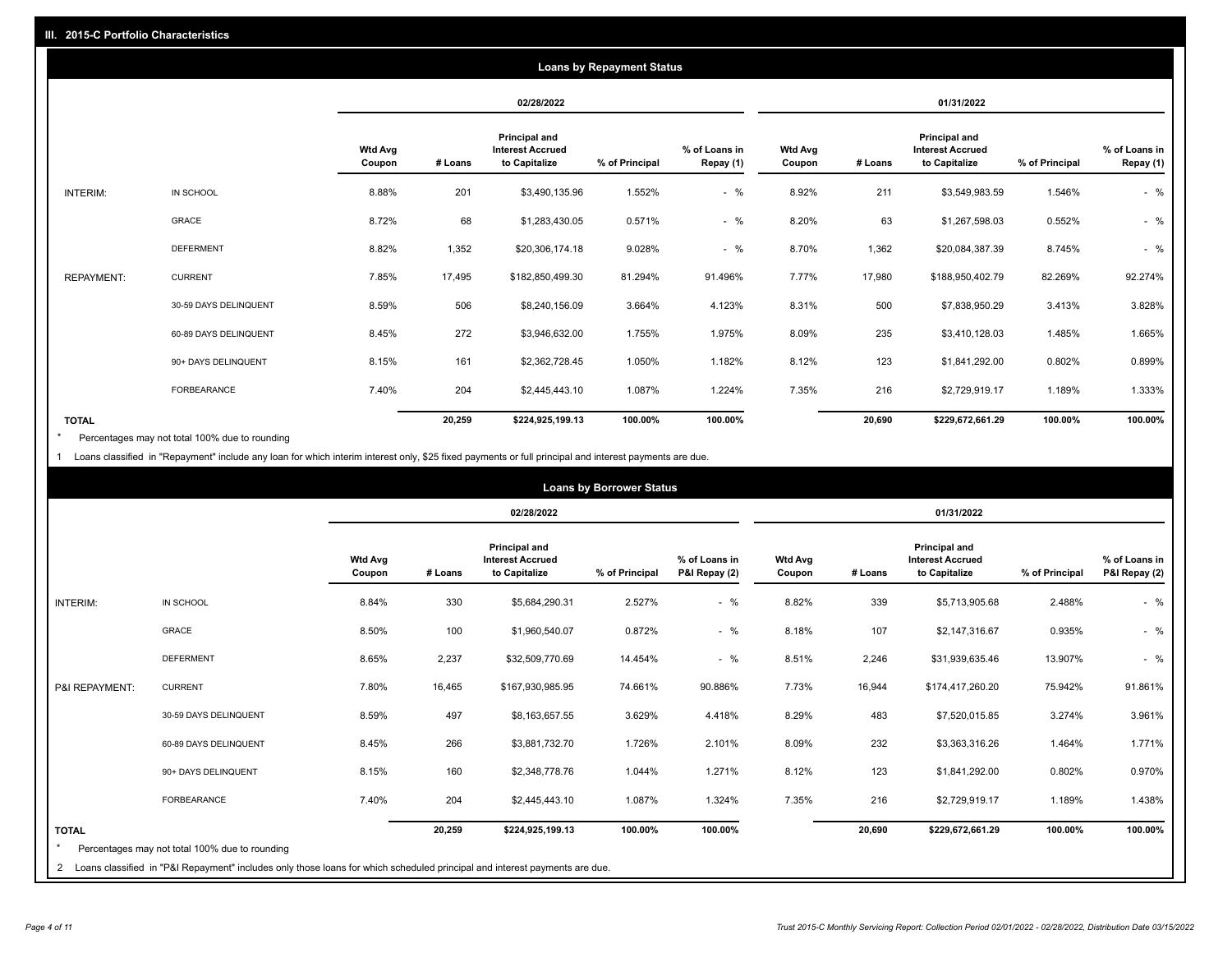|                                                               | 2/28/2022        | 1/31/2022        |
|---------------------------------------------------------------|------------------|------------------|
| Pool Balance                                                  | \$224,925,199.13 | \$229,672,661.29 |
| Total # Loans                                                 | 20,259           | 20,690           |
| Total # Borrowers                                             | 14,704           | 15,006           |
| Weighted Average Coupon                                       | 7.99%            | 7.89%            |
| Weighted Average Remaining Term                               | 129.11           | 128.92           |
| Percent of Pool - Cosigned                                    | 93.6%            | 93.6%            |
| Percent of Pool - Non Cosigned                                | 6.4%             | 6.4%             |
| Borrower Interest Accrued for Period                          | \$1,338,920.34   | \$1,509,527.45   |
| Outstanding Borrower Interest Accrued                         | \$8,303,463.82   | \$8,418,421.45   |
| Gross Principal Realized Loss - Periodic *                    | \$451,466.63     | \$546,187.74     |
| Gross Principal Realized Loss - Cumulative *                  | \$40,594,280.69  | \$40,142,814.06  |
| Recoveries on Realized Losses - Periodic                      | \$60,202.21      | \$126,839.47     |
| Recoveries on Realized Losses - Cumulative                    | \$6,952,129.63   | \$6,891,927.42   |
| Net Losses - Periodic                                         | \$391,264.42     | \$419,348.27     |
| Net Losses - Cumulative                                       | \$33,642,151.06  | \$33,250,886.64  |
| Non-Cash Principal Activity - Capitalized Interest            | \$166,200.79     | \$403,811.12     |
| Since Issued Total Constant Prepayment Rate (CPR) (1)         | 8.69%            | 8.74%            |
| <b>Loan Substitutions</b>                                     | \$0.00           | \$0.00           |
| <b>Cumulative Loan Substitutions</b>                          | \$0.00           | \$0.00           |
| <b>Unpaid Servicing Fees</b>                                  | \$0.00           | \$0.00           |
| <b>Unpaid Administration Fees</b>                             | \$0.00           | \$0.00           |
| <b>Unpaid Carryover Servicing Fees</b>                        | \$0.00           | \$0.00           |
| Note Interest Shortfall                                       | \$0.00           | \$0.00           |
| Loans in Modification                                         | \$23,411,073.73  | \$24,664,229.43  |
| % of Loans in Modification as a % of Loans in Repayment (P&I) | 12.84%           | 13.18%           |
|                                                               |                  |                  |
| % Annualized Gross Principal Realized Loss - Periodic as a %  | 2.97%            | 3.50%            |
| of Loans in Repayment (P&I) * 12                              |                  |                  |
| % Gross Principal Realized Loss - Cumulative as a % of        |                  |                  |
| Original Pool Balance                                         | 5.42%            | 5.35%            |

\* In accordance with the Servicer's current policies and procedures, after September 1, 2017 loans subject to bankruptcy claims generally will not be reported as a charged- off unless and until they are delinquent for 120

(1) For additional information, see 'Since Issued CPR Methodology' found in section VIII of this report .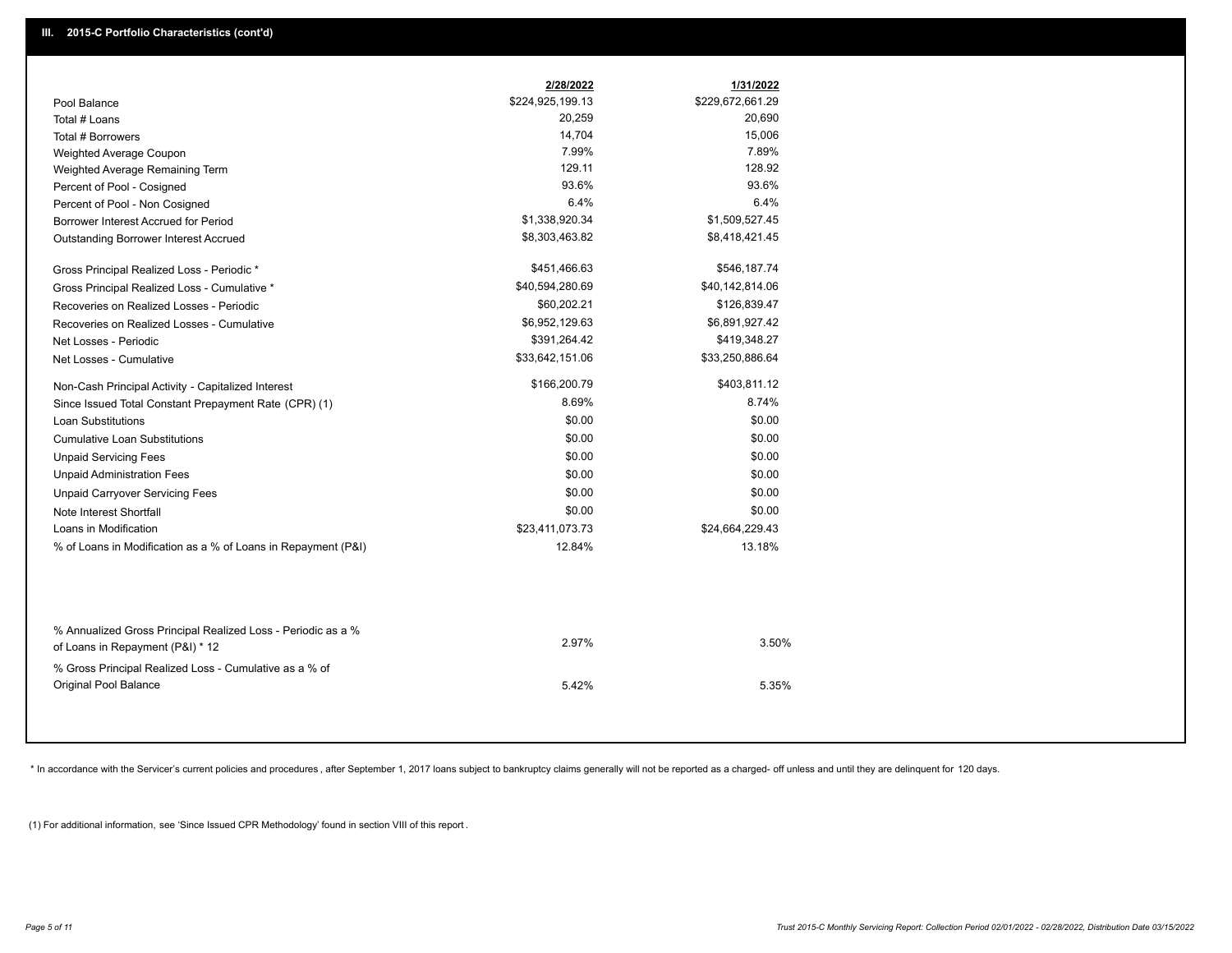#### **Loan Program**  A

|                                    | Weighted<br>Average | # LOANS | <b>\$ AMOUNT</b> | $%$ *     |
|------------------------------------|---------------------|---------|------------------|-----------|
| - Smart Option Interest-Only Loans | 7.26%               | 3,321   | \$22,454,448.33  | 9.983%    |
| - Smart Option Fixed Pay Loans     | 7.89%               | 5,372   | \$68,355,905.34  | 30.391%   |
| - Smart Option Deferred Loans      | 8.17%               | 11,566  | \$134,114,845.46 | 59.626%   |
| - Other Loan Programs              | $0.00\%$            | 0       | \$0.00           | $0.000\%$ |
| <b>Total</b>                       | 7.99%               | 20,259  | \$224,925,199.13 | 100.000%  |

\* Percentages may not total 100% due to rounding

B

C

**Index Type**

|                       | Weighted<br>Average | # LOANS | <b>\$ AMOUNT</b> | $%$ *     |
|-----------------------|---------------------|---------|------------------|-----------|
| - Fixed Rate Loans    | 7.88%               | 4,610   | \$62,840,310.34  | 27.938%   |
| - LIBOR Indexed Loans | 8.04%               | 15,649  | \$162,084,888.79 | 72.062%   |
| - Other Index Rates   | $0.00\%$            | 0       | \$0.00           | $0.000\%$ |
| Total                 | 7.99%               | 20,259  | \$224,925,199.13 | 100.000%  |

\* Percentages may not total 100% due to rounding

# **Weighted Average Recent FICO**

| 1,418<br>1,321<br>2,093<br>4,159 | \$17,939,313.04<br>\$16,288,043.12<br>\$24,974,853.85 | 7.976%<br>7.242%<br>11.104% |
|----------------------------------|-------------------------------------------------------|-----------------------------|
|                                  |                                                       |                             |
|                                  |                                                       |                             |
|                                  |                                                       |                             |
|                                  | \$48,804,232.63                                       | 21.698%                     |
| 11,267                           | \$116,908,386.40                                      | 51.977%                     |
|                                  | \$10,370.09                                           | 0.005%                      |
| 20,259                           | \$224,925,199.13                                      | 100.000%                    |
|                                  |                                                       |                             |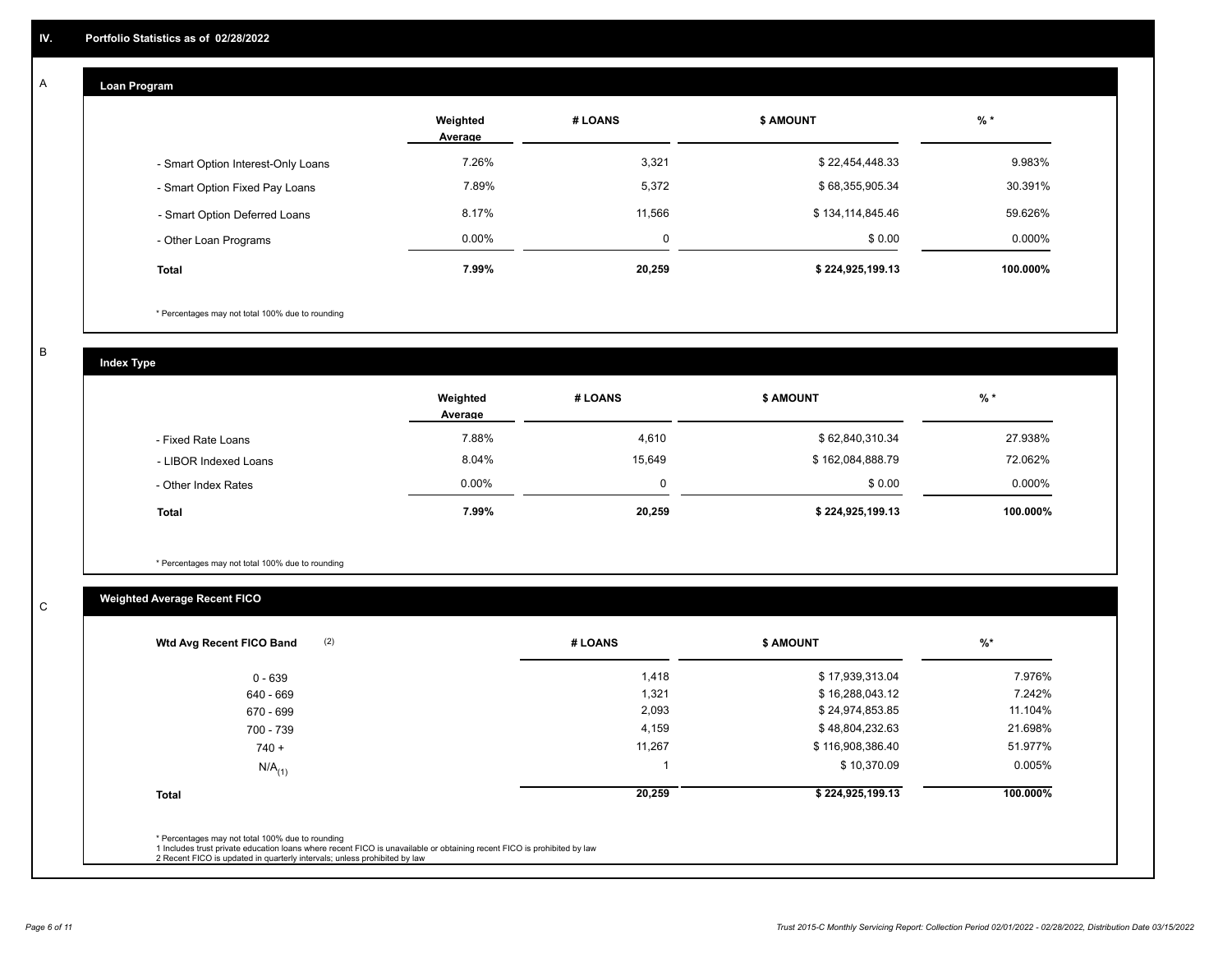| V. |       | 2015-C Reserve Account and Principal Distribution Calculations                              |                  |  |
|----|-------|---------------------------------------------------------------------------------------------|------------------|--|
| А. |       | <b>Reserve Account</b>                                                                      |                  |  |
|    |       | Specified Reserve Account Balance                                                           | \$1,884,455.00   |  |
|    |       | Actual Reserve Account Balance                                                              | \$1,884,455.00   |  |
| В. |       | <b>Principal Distribution Amount</b>                                                        |                  |  |
|    | i.    | Class A Notes Outstanding                                                                   | \$76,756,682.29  |  |
|    | ii.   | Pool Balance                                                                                | \$224,925,199.13 |  |
|    | iii.  | First Priority Principal Distribution Amount (i - ii)                                       | \$0.00           |  |
|    |       |                                                                                             |                  |  |
|    | iv.   | Class A and B Notes Outstanding                                                             | \$146,756,682.29 |  |
|    | v.    | First Priority Principal Distribution Amount                                                | \$0.00           |  |
|    | vi.   | Pool Balance                                                                                | \$224,925,199.13 |  |
|    | vii.  | Specified Overcollateralization Amount                                                      | \$82,915,979.00  |  |
|    | viii. | Available Funds (after payment of waterfall items A through H)                              | \$5,125,537.29   |  |
|    | ix.   | <b>Class C Notes Outstanding</b>                                                            | \$50,000,000.00  |  |
|    | х.    | Regular Principal Distribution Amount (if (iv > 0, (iv - v) - (vi - vii), min(viii, ix))    | \$4,747,462.16   |  |
|    |       |                                                                                             |                  |  |
|    | xi.   | Pool Balance                                                                                | \$224,925,199.13 |  |
|    | xii.  | 10% of Initial Pool Balance                                                                 | \$74,963,981.87  |  |
|    | xiii. | First Priority Principal Distribution Amount                                                | \$0.00           |  |
|    | xiv.  | Regular Principal Distribution Amount                                                       | \$4,747,462.16   |  |
|    | XV.   | Available Funds (after payment of waterfall items A through J)                              | \$378,075.13     |  |
|    |       | xvi. Additional Principal Distribution Amount (if(ix $\leq$ = x, min(xv, xi - xiii - xiv))) | \$0.00           |  |
|    |       |                                                                                             |                  |  |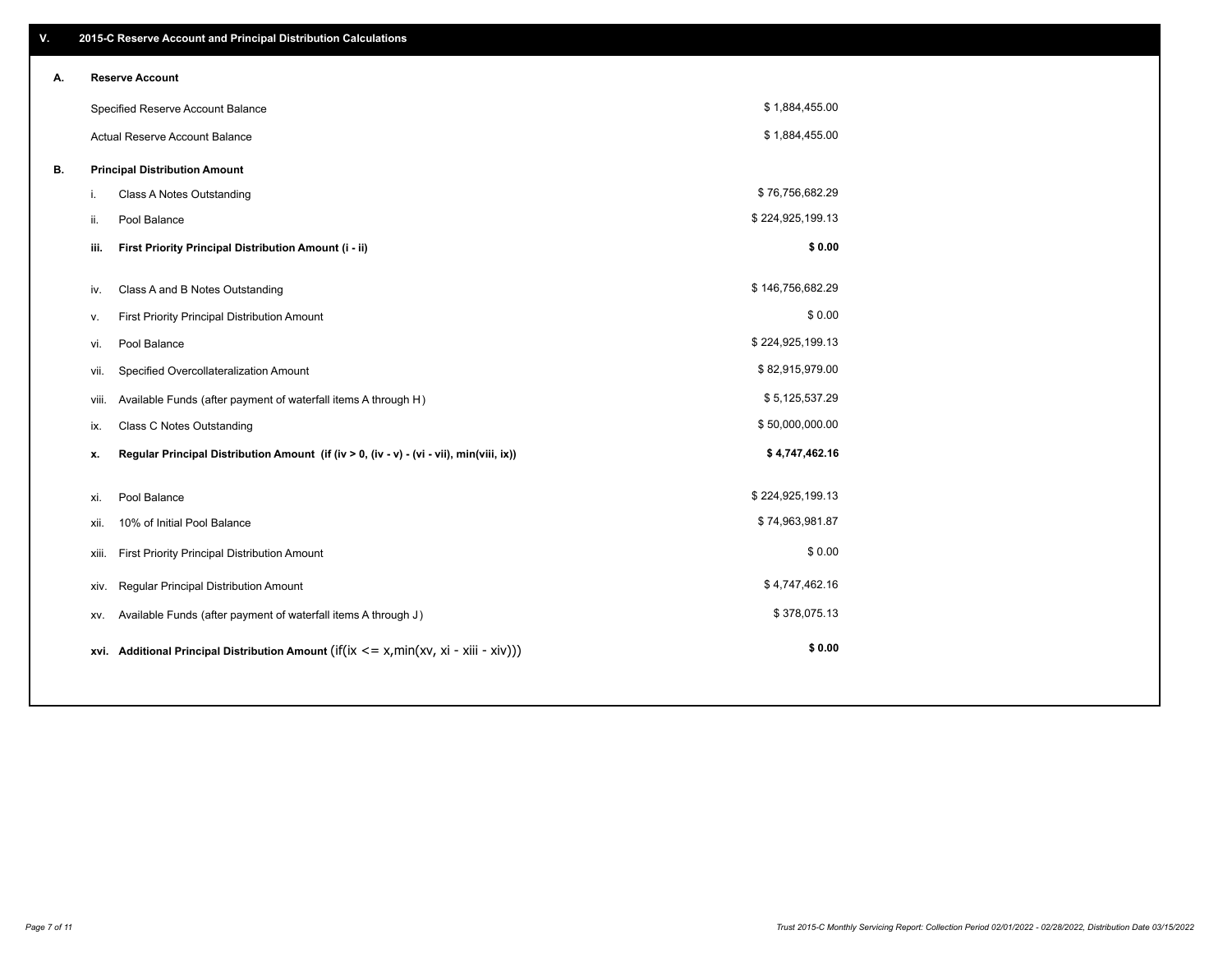|                |                                                         | Paid           | <b>Funds Balance</b> |
|----------------|---------------------------------------------------------|----------------|----------------------|
|                | <b>Total Available Funds</b>                            |                | \$5,803,454.16       |
| $\overline{A}$ | <b>Trustee Fees</b>                                     | \$0.00         | \$5,803,454.16       |
| В              | <b>Servicing Fees</b>                                   | \$149,594.81   | \$5,653,859.35       |
| C              | i. Administration Fees                                  | \$8,333.00     | \$5,645,526.35       |
|                | ii. Unreimbursed Administrator Advances plus any Unpaid | \$0.00         | \$5,645,526.35       |
| D              | Class A Noteholders Interest Distribution Amount        | \$128,322.39   | \$5,517,203.96       |
| Е              | <b>First Priority Principal Payment</b>                 | \$0.00         | \$5,517,203.96       |
| F              | Class B Noteholders Interest Distribution Amount        | \$204,166.67   | \$5,313,037.29       |
| G              | <b>Class C Noteholders Interest Distribution Amount</b> | \$187,500.00   | \$5,125,537.29       |
| н              | <b>Reinstatement Reserve Account</b>                    | \$0.00         | \$5,125,537.29       |
|                | Regular Principal Distribution                          | \$4,747,462.16 | \$378,075.13         |
| J              | <b>Carryover Servicing Fees</b>                         | \$0.00         | \$378,075.13         |
| K              | Additional Principal Distribution Amount                | \$0.00         | \$378,075.13         |
|                | <b>Unpaid Expenses of Trustee</b>                       | \$0.00         | \$378,075.13         |
| M              | Unpaid Expenses of Administrator                        | \$0.00         | \$378,075.13         |
| N              | Remaining Funds to the Residual Certificateholders      | \$378,075.13   | \$0.00               |

## **Waterfall Conditions**

| А. |      | <b>Class C Noteholders' Interest Distribution Condition</b>                        |                  |  |
|----|------|------------------------------------------------------------------------------------|------------------|--|
|    |      | Pool Balance                                                                       | \$224,925,199.13 |  |
|    | ш.   | Class A and B Notes Outstanding                                                    | \$146,756,682.29 |  |
|    | iii. | Class C Noteholders' Interest Distribution Ratio (i / ii)                          | 153.26%          |  |
|    | IV.  | Minimum Ratio                                                                      | 110.00%          |  |
|    | v.   | Is the Class C Noteholders' Interest Distribution Condition Satisfied (iii $>$ iv) | $\checkmark$     |  |
|    |      |                                                                                    |                  |  |

\* If the Class C Noteholders' Interest Distribution Condition is satisfied then the amount of interest accrued at the Class C Rate for the Accrual Period is Released on the distribution Date .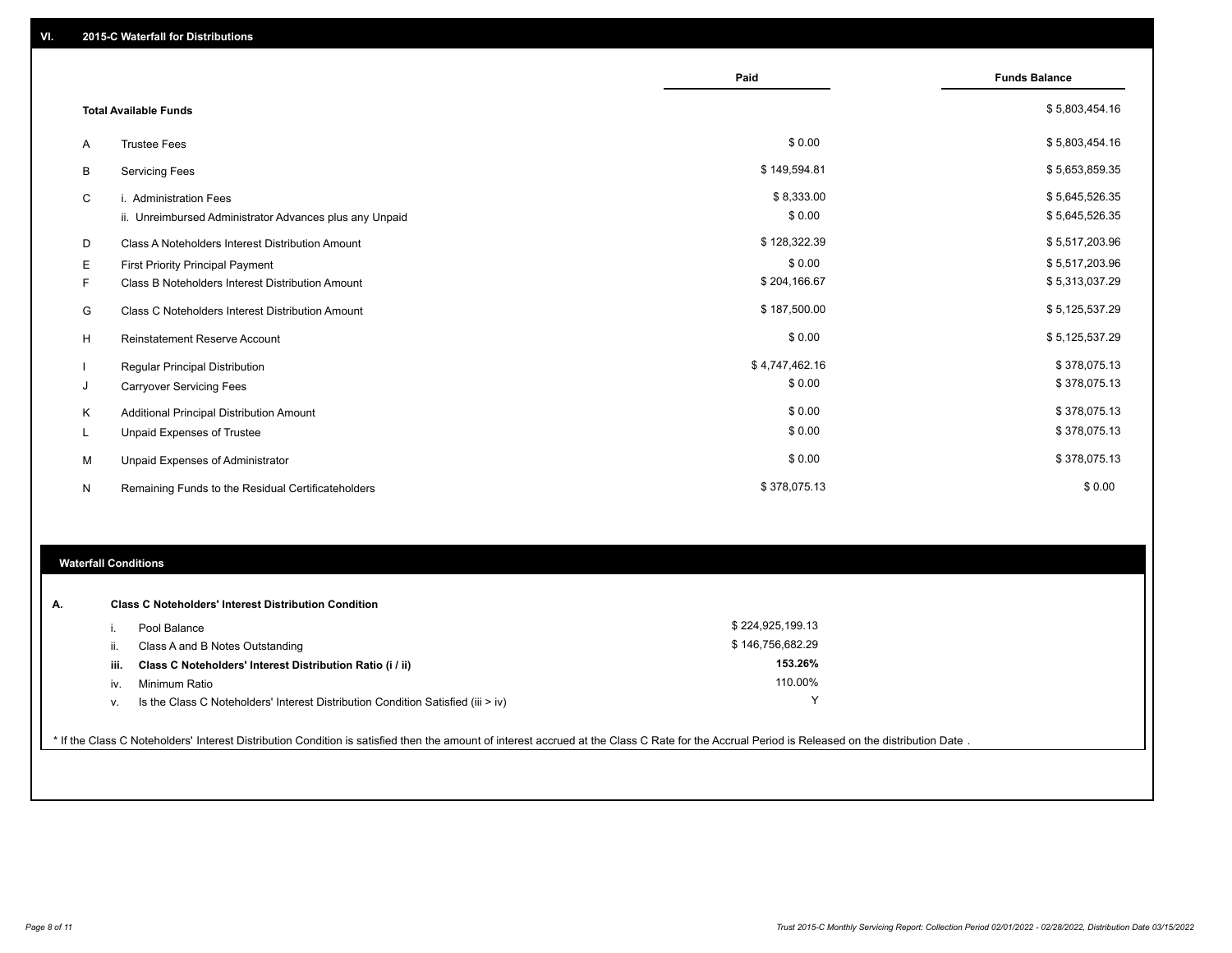| <b>Distribution Amounts</b>                                |                         |                         |                         |
|------------------------------------------------------------|-------------------------|-------------------------|-------------------------|
|                                                            | A <sub>2</sub> A        | A <sub>2</sub> B        | A3                      |
| Cusip/Isin                                                 | 78448RAB2               | 78448RAC0               | 78448RAD8               |
| <b>Beginning Balance</b>                                   | \$1,184,473.08          | \$572,209.21            | \$75,000,000.00         |
| Index                                                      | <b>FIXED</b>            | <b>LIBOR</b>            | <b>LIBOR</b>            |
| Spread/Fixed Rate                                          | 2.75%                   | 1.40%                   | 1.95%                   |
| Record Date (Days Prior to Distribution)                   | 1 NEW YORK BUSINESS DAY | 1 NEW YORK BUSINESS DAY | 1 NEW YORK BUSINESS DAY |
| <b>Accrual Period Begin</b>                                | 2/15/2022               | 2/15/2022               | 2/15/2022               |
| <b>Accrual Period End</b>                                  | 3/15/2022               | 3/15/2022               | 3/15/2022               |
| <b>Daycount Fraction</b>                                   | 0.08333333              | 0.07777778              | 0.07777778              |
| Interest Rate*                                             | 2.75000%                | 1.59114%                | 2.14114%                |
| <b>Accrued Interest Factor</b>                             | 0.002291669             | 0.001237554             | 0.001665331             |
| <b>Current Interest Due</b>                                | \$2,714.42              | \$708.14                | \$124,899.83            |
| Interest Shortfall from Prior Period Plus Accrued Interest | $$ -$                   | $\mathsf{\$}$ -         | $$ -$                   |
| <b>Total Interest Due</b>                                  | \$2,714.42              | \$708.14                | \$124,899.83            |
| <b>Interest Paid</b>                                       | \$2,714.42              | \$708.14                | \$124,899.83            |
| Interest Shortfall                                         | $$ -$                   | $\mathsf{\$}$ -         | $$ -$                   |
| <b>Principal Paid</b>                                      | \$1,184,473.08          | \$572,209.21            | \$2,990,779.87          |
| <b>Ending Principal Balance</b>                            | $$ -$                   | $\mathsf{\$}$ -         | \$72,009,220.13         |
| Paydown Factor                                             | 0.005722092             | 0.005722092             | 0.039877065             |
| <b>Ending Balance Factor</b>                               | 0.000000000             | 0.000000000             | 0.960122935             |

\* Pay rates for Current Distribution. For the interest rates applicable to the next distribution date, please see https://www.salliemae.com/about/investors/data/SMBabrate.txt.

**VII. 2015-C Distributions**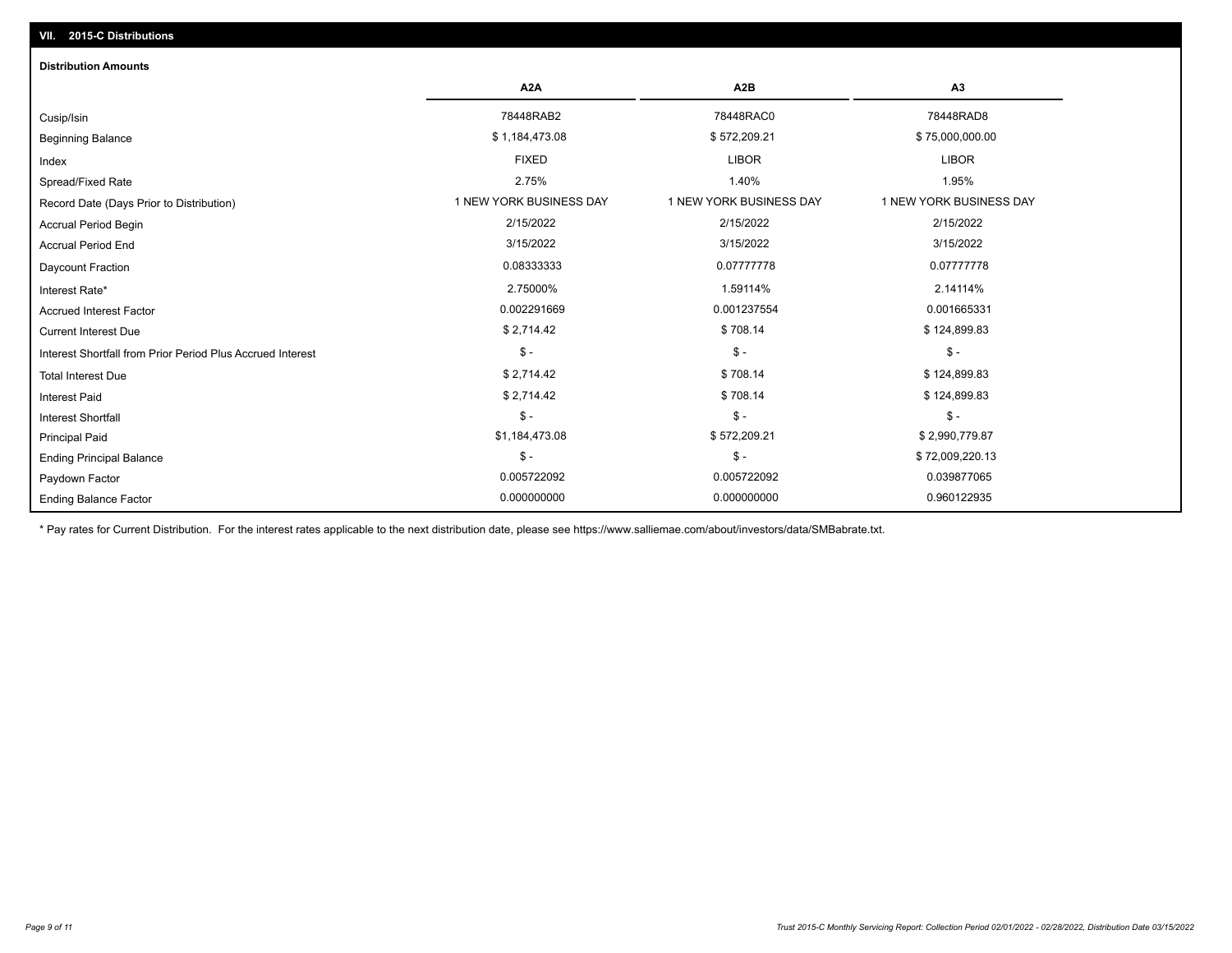| VII. 2015-C Distributions                                  |                         |                         |
|------------------------------------------------------------|-------------------------|-------------------------|
| <b>Distribution Amounts</b>                                |                         |                         |
|                                                            | в                       | С                       |
| Cusip/Isin                                                 | 78448RAE6               | 78448RAF3               |
| <b>Beginning Balance</b>                                   | \$70,000,000.00         | \$50,000,000.00         |
| Index                                                      | <b>FIXED</b>            | <b>FIXED</b>            |
| Spread/Fixed Rate                                          | 3.50%                   | 4.50%                   |
| Record Date (Days Prior to Distribution)                   | 1 NEW YORK BUSINESS DAY | 1 NEW YORK BUSINESS DAY |
| <b>Accrual Period Begin</b>                                | 2/15/2022               | 2/15/2022               |
| <b>Accrual Period End</b>                                  | 3/15/2022               | 3/15/2022               |
| Daycount Fraction                                          | 0.08333333              | 0.08333333              |
| Interest Rate*                                             | 3.50000%                | 4.50000%                |
| <b>Accrued Interest Factor</b>                             | 0.002916667             | 0.003750000             |
| <b>Current Interest Due</b>                                | \$204,166.67            | \$187,500.00            |
| Interest Shortfall from Prior Period Plus Accrued Interest | $\mathcal{S}$ -         | $\mathsf{\$}$ -         |
| <b>Total Interest Due</b>                                  | \$204,166.67            | \$187,500.00            |
| Interest Paid                                              | \$204,166.67            | \$187,500.00            |
| Interest Shortfall                                         | $$ -$                   | $\frac{1}{2}$           |
| <b>Principal Paid</b>                                      | $\mathsf{\$}$ -         | $$ -$                   |
| <b>Ending Principal Balance</b>                            | \$70,000,000.00         | \$50,000,000.00         |
| Paydown Factor                                             | 0.000000000             | 0.000000000             |
| <b>Ending Balance Factor</b>                               | 1.000000000             | 1.000000000             |

\* Pay rates for Current Distribution. For the interest rates applicable to the next distribution date, please see https://www.salliemae.com/about/investors/data/SMBabrate.txt.